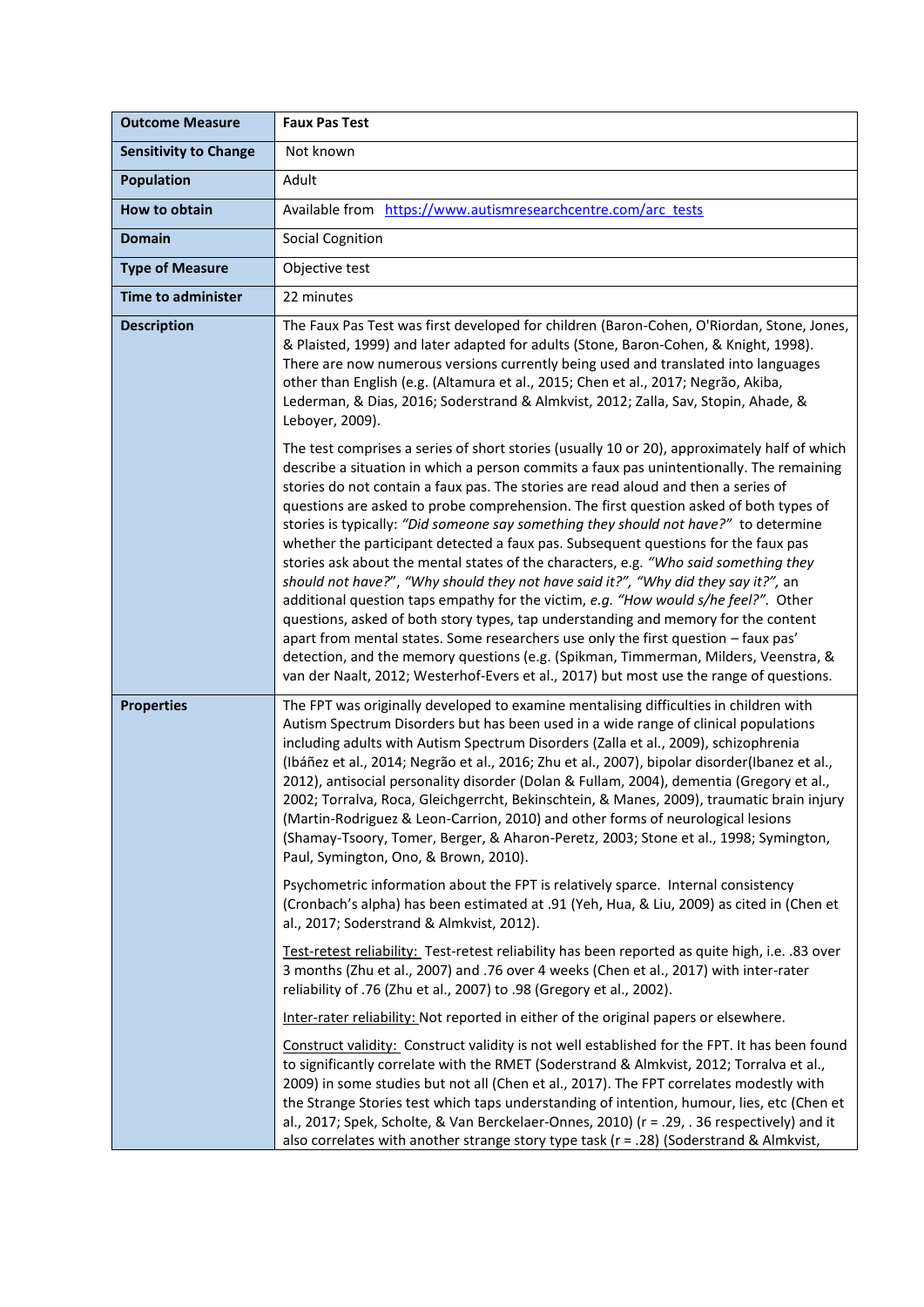|                      | 2012) as well as a virtual reality measure of ToM (Canty, Neumann, Fleming, & Shum,<br>2017). It also correlates with a measure of indirect language (Muller et al., 2010).                                                                                                                                                                                                                                                                                                                                                                                                                                                                                                                                                                                                                                                                                                                                                                                                         |
|----------------------|-------------------------------------------------------------------------------------------------------------------------------------------------------------------------------------------------------------------------------------------------------------------------------------------------------------------------------------------------------------------------------------------------------------------------------------------------------------------------------------------------------------------------------------------------------------------------------------------------------------------------------------------------------------------------------------------------------------------------------------------------------------------------------------------------------------------------------------------------------------------------------------------------------------------------------------------------------------------------------------|
|                      | Concurrent validity: No association between the FPT and self-reported empathy (the<br>Interpersonal Reactivity Index) has been found (Muller et al., 2010). The FPT has shown<br>some association with measures of social function in people with schizophrenia (Zhu et<br>al., 2007) and behavioural problems in people with traumatic brain injury (Milders, Fuchs,<br>& Crawford, 2003).                                                                                                                                                                                                                                                                                                                                                                                                                                                                                                                                                                                         |
|                      | Discriminative validity: The FPT has been found to differentiate between many kinds of<br>clinical disorders and demographically matched control groups including people with<br>autism spectrum disorders (Zalla et al., 2009), neuropsychiatric conditions (Ibáñez et al.,<br>2014; Ibanez et al., 2012; Negrão et al., 2016), traumatic brain injury (Martin-Rodriguez &<br>Leon-Carrion, 2010) and dementia (Gregory et al., 2002; Torralva et al., 2009). Further,<br>the pattern of response on the FPT attests to its validity. For example, it has been found<br>the people with social processing problems secondary to frontotemporal dementia<br>answer memory questions normally but have difficulty with the mentalising questions of<br>the FPT. In contrast, people with Alzheimer's Disease, who typically have preserved social<br>function but poor memories, pass the mentalising questions normally but fail on the<br>memory questions (Gregory et al., 2002). |
|                      | Normative data: The FPT does not have a manual with associated norms but many<br>clinical studies of the FPT, e.g. (Ibáñez et al., 2014; Milders et al., 2003; Milders,<br>Ietswaart, Crawford, & Currie, 2006; Negrão et al., 2016; Spikman et al., 2012;<br>Westerhof-Evers et al., 2017) provide data on normal healthy adult controls (N=41,<br>M/SD: 38.3/11.9 yrs., N=17: M/SD 29.1/12.1 yrs., N=34, M/SD: 35.6/13.1 yrs.; N=152: 18-<br>35 yrs.; N=33, 17-66 yrs.; N=88; M/SD: 43.1/17 yrs. respectively) that can be useful to<br>derive normative comparisons. There are also norms for children (Baron-Cohen et al.,<br>1999) N =59 7, 9- and 11-year olds.                                                                                                                                                                                                                                                                                                               |
| <b>Advantages</b>    | Easy to administer, approximately 22 minutes<br>$\bullet$<br>Freely available from the authors website<br>$\bullet$<br>https://www.autismresearchcentre.com/arc_tests<br>Numerous studies and associated normative samples<br>$\bullet$                                                                                                                                                                                                                                                                                                                                                                                                                                                                                                                                                                                                                                                                                                                                             |
| <b>Disadvantages</b> | Requires reading/listening and reliance on working memory/memory<br>$\bullet$                                                                                                                                                                                                                                                                                                                                                                                                                                                                                                                                                                                                                                                                                                                                                                                                                                                                                                       |

## **References**

- Altamura, A., Caletti, E., Paoli, R. A., Cigliobianco, M., Zugno, E., Grillo, P., . . . Zago, S. (2015). Correlation between neuropsychological and social cognition measures and symptom dimensions in schizophrenic patients. *Psychiatry Research, 230*(2), 172-180.
- Baron-Cohen, S., O'Riordan, M., Stone, V., Jones, R., & Plaisted, K. (1999). Recognition of faux pas by normally developing children with asperger syndrome or high-functioning autism. *Journal of Autism & Developmental Disorders, 29*(5), 407-418.
- Canty, A. L., Neumann, D. L., Fleming, J., & Shum, D. H. (2017). Evaluation of a newly developed measure of theory of mind: The virtual assessment of mentalising ability. *Neuropsychological Rehabilitation, 27*(5), 834-870.
- Chen, K.-W., Lee, S.-C., Chiang, H.-Y., Syu, Y.-C., Yu, X.-X., & Hsieh, C.-L. (2017). Psychometric properties of three measures assessing advanced Theory of Mind: Evidence from people with schizophrenia. *Psychiatry Research, 257*, 490-496.
- Dolan, M., & Fullam, R. (2004). Theory of mind and mentalizing ability in antisocial personality disorders with and without psychopathy. *Psychological Medicine, 34*(6), 1093-1102. doi:10.1017/S0033291704002028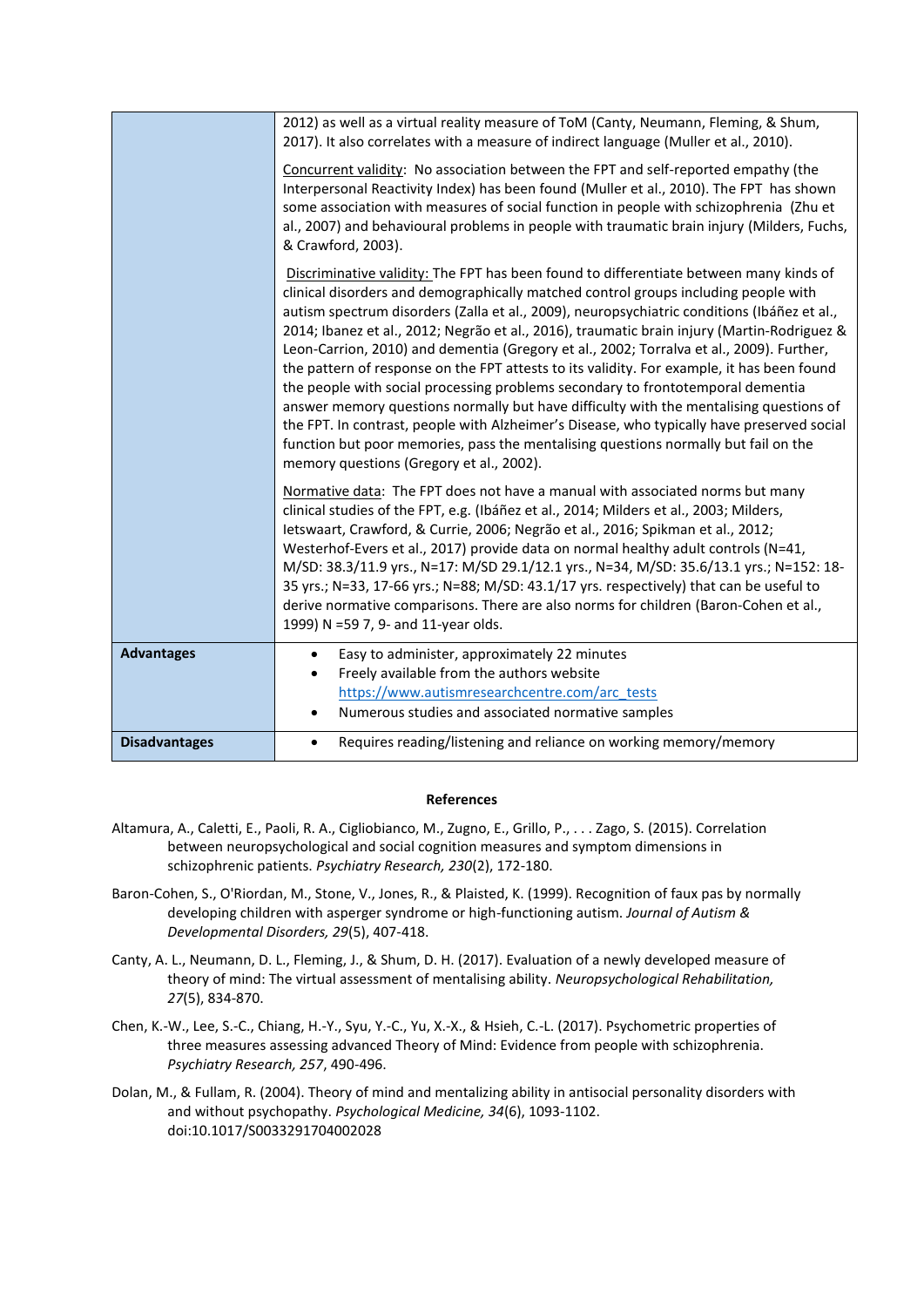- Gregory, C., Lough, S., Stone, V., Erzinclioglu, S., Martin, L., Baron-Cohen, S., & Hodges, J. R. (2002). Theory of mind in patients with frontal variant frontotemporal dementia and Alzheimer's disease: Theoretical and practical implications. *Brain, 125*(4), 752-764.
- Ibáñez, A., Aguado, J., Baez, S., Huepe, D., Lopez, V., Ortega, R., . . . Manes, F. (2014). From neural signatures of emotional modulation to social cognition: individual differences in healthy volunteers and psychiatric participants. *Social Cognitive and Affective Neuroscience, 9*(7), 939-950. doi:10.1093/scan/nst067
- Ibanez, A., Urquina, H., Petroni, A., Baez, S., Lopez, V., do Nascimento, M., . . . Manes, F. (2012). Neural Processing of Emotional Facial and Semantic Expressions in Euthymic Bipolar Disorder (BD) and Its Association with Theory of Mind (ToM). *PLoS ONE, 7*(10), e46877. doi:10.1371/journal.pone.0046877
- Martin-Rodriguez, J. F., & Leon-Carrion, J. (2010). Theory of mind deficits in patients with acquired brain injury: A quantitative review. *Neuropsychologia, 48*, 1181-1191. doi:10.1016/j.neuropsychologia.2010.02.009
- Milders, M., Fuchs, S., & Crawford, J. R. (2003). Neuropsychological impairments and changes in emotional and social behaviour following severe traumatic brain injury. *Journal of Clinical & Experimental Neuropsychology, 25*(2), 157-172. doi: DOI: 10.1076/jcen.25.2.157.13642
- Milders, M., Ietswaart, M., Crawford, J. R., & Currie, D. (2006). Impairments in Theory of Mind Shortly After Traumatic Brain Injury and at 1-Year Follow-Up. *Neuropsychology, 20*(4), 400-408.
- Muller, F., Simion, A., Reviriego, E., Galera, C., Mazaux, J.-M., Barat, M., & Joseph, P.-A. (2010). Exploring theory of mind after severe traumatic brain injury. *Cortex: A Journal Devoted to the Study of the Nervous System and Behavior, 46*(9), 1088-1099. doi: DOI: 10.1016/j.cortex.2009.08.014
- Negrão, J., Akiba, H. T., Lederman, V. R. G., & Dias, Á. M. (2016). Faux Pas Test in schizophrenic patients. *Jornal Brasileiro de Psiquiatria, 65*, 17-21. Retrieved from http://www.scielo.br/scielo.php?script=sci\_arttext&pid=S0047-20852016000100017&nrm=iso
- Shamay-Tsoory, S. G., Tomer, R., Berger, B. D., & Aharon-Peretz, J. (2003). Characterization of Empathy Deficits following Prefrontal Brain Damage: The Role of the Right Ventromedial Prefrontal Cortex. *Journal of Cognitive Neuroscience, 15*(3), 324-337. doi:10.1162/089892903321593063
- Soderstrand, P., & Almkvist, O. (2012). Psychometric data on the eyes test, the faux pas test, and the dewey social stories test in a population-based Swedish adult sample. *Nordic Psychology, 64*(1), 30-43.
- Spek, A. A., Scholte, E. M., & Van Berckelaer-Onnes, I. A. (2010). Theory of mind in adults with high-functioning autism and Asperger syndrome. *Journal of Autism and Developmental Disorders, 40*, 280-289.
- Spikman, J. M., Timmerman, M. E., Milders, M. V., Veenstra, V. S., & van der Naalt, J. (2012). Social Cognition Impairments in Relation to General Cognitive Deficits, Injury Severity, and Prefrontal Lesions in Traumatic Brain Injury Patients. *Journal of Neurotrauma, 29*(1), 101-111. doi:10.1089/neu.2011.2084
- Stone, V., Baron-Cohen, S., & Knight, R. T. (1998). Frontal lobe contributions to theory of mind. *Journal of Cognitive Neuroscience, 10*(5), 640-656. doi:10.1162/089892998562942
- Symington, S. H., Paul, L. K., Symington, M. F., Ono, M., & Brown, W. S. (2010). Social cognition in individuals with agenesis of the corpus callosum. *Social Neuroscience, 5*(3), 296-308. doi: doi: 10.1080/17470910903462419
- Torralva, T., Roca, M., Gleichgerrcht, E., Bekinschtein, T., & Manes, F. (2009). A neuropsychological battery to detect specific executive and social cognitive impairments in early frontotemporal dementia. *Brain, 132*(Pt 5), 1299-1309. doi:10.1093/brain/awp041
- Westerhof-Evers, H., Visser-Keizer, A., Fasotti, L., C. Schönherr, M., Vink, M., Naalt, J., & Spikman, J. (2017). Effectiveness of a Treatment for Impairments in Social Cognition and Emotion Regulation (T-ScEmo) After Traumatic Brain Injury: A Randomized Controlled Trial. *Journal of Head Trauma Rehabilitation, 32*(5), 296-307. doi:10.1097/HTR.0000000000000332
- Yeh, Z., Hua, M., & Liu, S. (2009). Guess what I think? The reliability and validity of Chinese theory of mind tasks and performance in the elderly. *Chinese Journal of Psychology, 51*, 375–395.